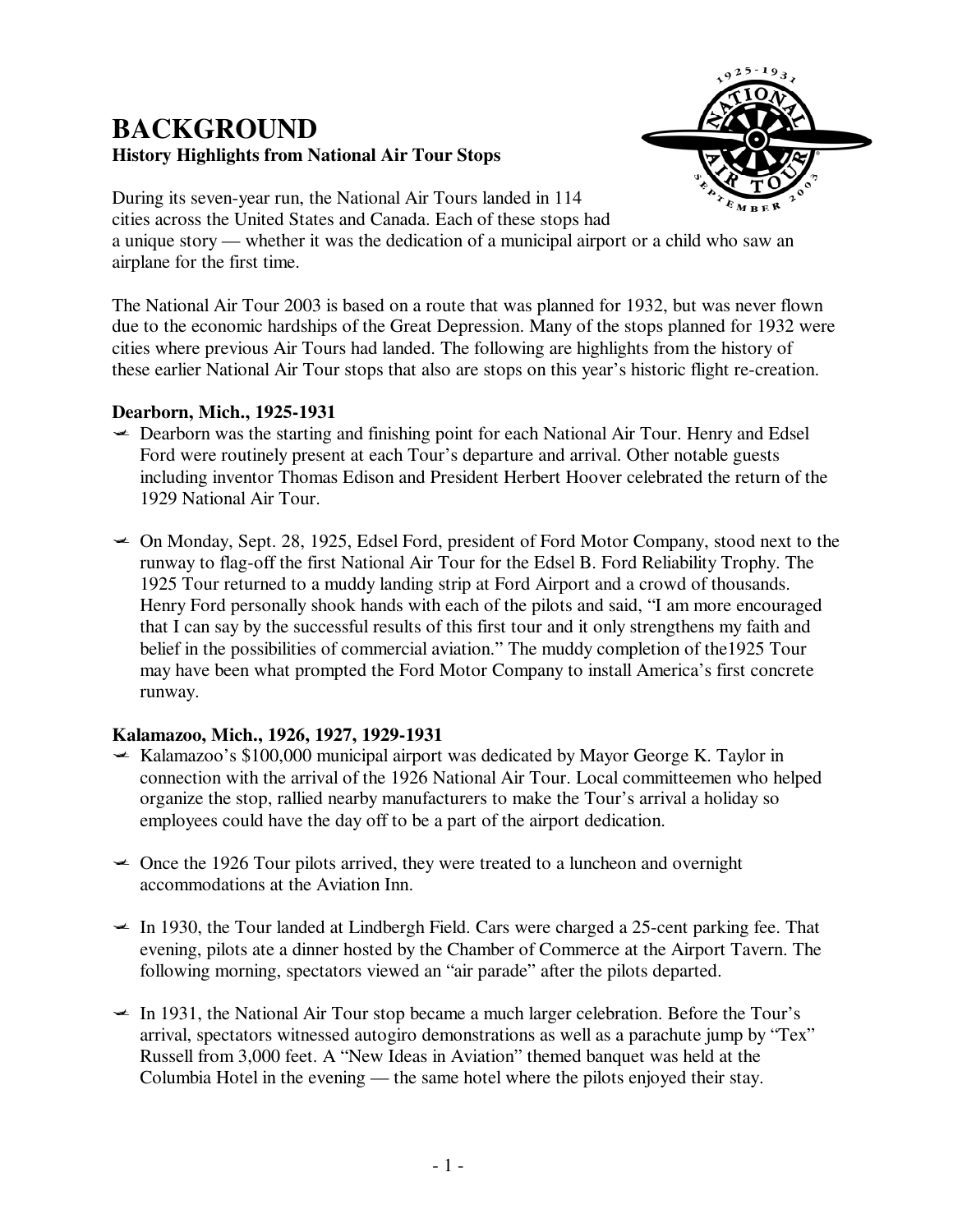#### **Chicago, Ill., 1925, 1926, 1928-1930**

- $\blacktriangleright$  Maywood Air Mail Field was the site of the 1925 National Air Tour's arrival.
- $\leq$  In 1928, Otto Y. Schnering, president of the Curtiss Candy Company, sponsored a Waco Ten to be the Baby Ruth airplane. It was powered by a Wright Whirlwind engine and painted with the candy's name in big letters along its sides. Just before landing at each Tour stop, Pilot John P. Wood of Wausau, Wis., and his passenger would drop Baby Ruth candy bars tied to small parachutes to the crowds below. Wood proceeded to win National Air Tour that year.
- $\triangleleft$  Monarch Coffee, a product of Chicago-based Reid, Murdoch & Co., sponsored a white, gold and blue Buhl Airster for the 1928 Tour. The company also provided a beautiful two-thermos coffee set for each ship on the Tour.
- $\leq$  In 1929, the National Air Tour's 26-airplane arrival marked the completion of the \$3 million Curtiss-Reynolds Airport at Glenview. According to newspaper reports, the Curtiss-Reynolds Airport's grand opening drew a crowd of more than 35,000 people causing traffic congestion for miles around.

#### **Milwaukee, Wis., 1926, 1928 and 1929**

- $\sim$  The arrival of the National Air Tour at Hamilton Field in 1926 was rolled into the city's annual Court of Neptune pageant. The pageant included a fly-over and stunts by Tour pilots, a motorboat and hydroplane competition, Chippewa Indian dance demonstrations and of course, a bathing review. Following the review, Father Neptune and his court disappeared back into the harbor until they were summoned the following year for the next Court of Neptune pageant.
- $\leq$  In 1928 the National Air Tour arrived at Cudahy Airport. The pilots were taken by car for a parade on Wisconsin Ave. and then to Hotel Plankinton for dinner and overnight accommodations. To mark the occasion, Schuster's Twelfth Street Store painted a giant airport marker on their roof to show Tour pilots the way to the airport.
- $\rightarrow$  Pilots landed at Milwaukee County Airport for the 1929 Tour. Once they arrived, they were taken by automobile to Hotel Plankinton. Newspaper articles noted that Mr. and Mrs. Carl Schory of the Hamilton Aero Manufacturing Company accompanied the tour. The company made propellers and Mr. Schory was participating to make sure "the planes were getting the most from their 'props.'" Today, the company is most notable for producing Hamilton Standard propellers.

#### **Wausau, Wis., 1928-1930**

- $\leq$  Local newspapers reported in 1928 that practically every citizen from the city came out to Alexander Airport to witness the Tour's arrival. John P. Wood, a native of the city, was on that Tour and in the lead.
- $\leq$  The 128th Infantry Band played as John P. Wood guided the way into Wausau from St. Paul. When all the pilots had landed, they were treated to a luncheon, along with 480 people at the airport hangar. Hotel Wausau catered the luncheon affair.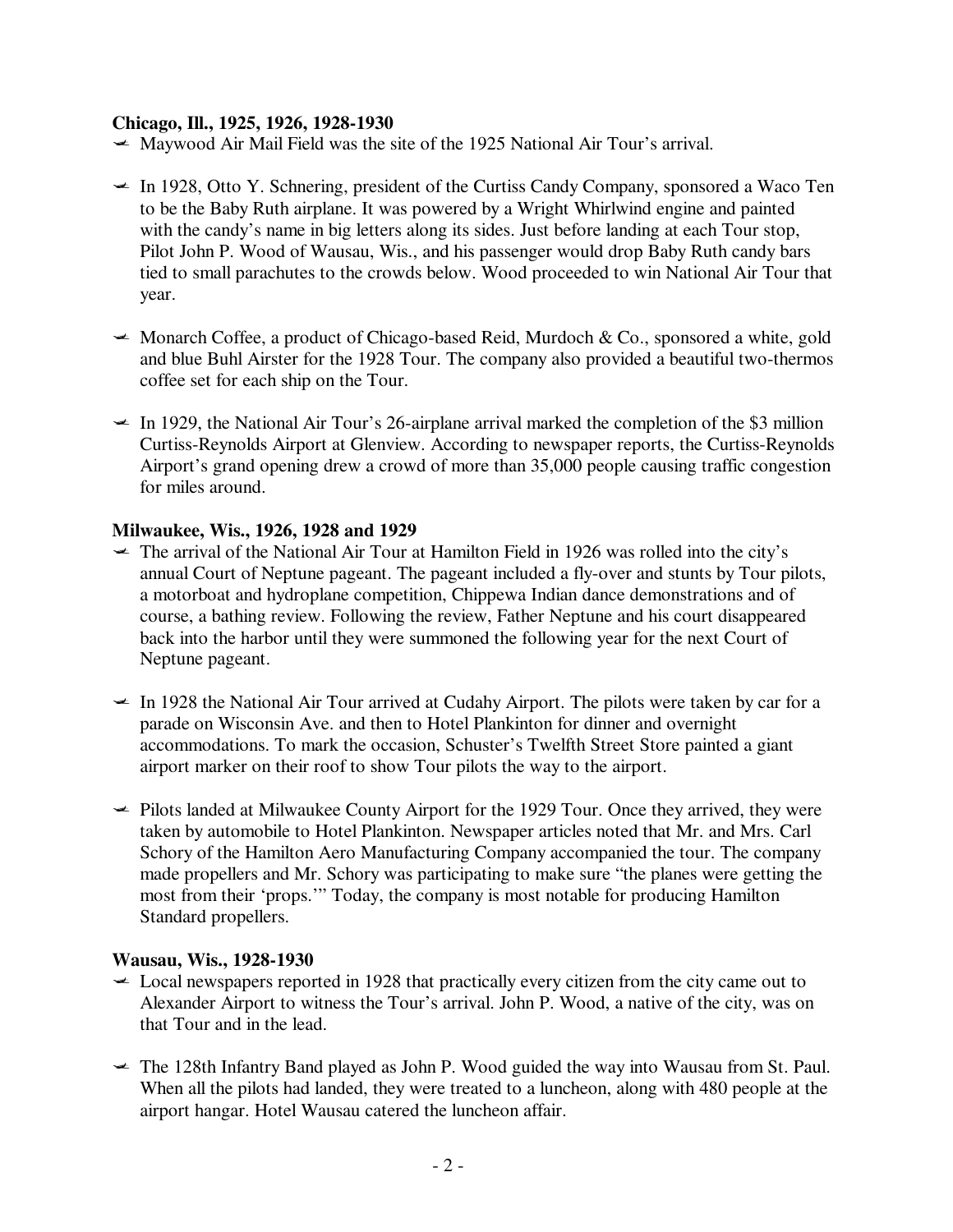- $\leq$  John P. Wood won the Tour that year in a Waco Ten biplane named the "Waco of Wausau." His ship was sponsored by Baby Ruth candy and carried the name of the famous sweet on the side of the aircraft. Just before arrival, Wood and his passenger would drop Baby Ruth candy bars attached to miniature parachutes for the crowd below to enjoy.
- $\leq$  Upon arrival, Wood received a very warm welcome and said, "I am highly pleased over this grand reception for myself and the other pilots in the Tour. Wausau surely has the right kind of spirit and is the best town I have ever been in. Coming home has never meant more to me in my life that it does right now."
- $\leq$  In August 1929, just one month before the National Air Tour, John P. Wood died in an air race in California. The pilots on the '29 Tour prepared to present a bronze tablet in memory of John P. Wood to Alexander Airport. They had planned to present it upon arrival, however a weather delay at the Tour stop forced organizers to postpone the presentation for two weeks.
- $\leq$  In 1930, the Tour made its first overnight stop in Wausau. They were hosted by Hotel Wausau. Speed Pilot Frank Hawks was the feature of that year's news reports.

## **Minneapolis/St. Paul, Minn., 1926, 1928 and 1929**

- $\leq$  Upon arrival of the 1926 Tour, William Stout, president of Stout Metal Airplane Company, a division of Ford Motor Company, declared that within months of the Tour, "We expect to establish air lines between the Twin Cities and Detroit in direct flight over Lake Michigan." William Stout had lived in St. Paul as a student at the University of Minnesota and a reporter for the St. Paul newspaper.
- $\sim$  Tour organizers and representatives from 11 Northwest and Canadian states convened that evening in 1926 at the St. Paul Hotel to establish a definite commercial aviation policy for the region. That same year St. Paul citizens voted for a new, \$300,000 airport.
- $\sim$  Officially landing at the St. Paul Municipal Airport, the 24 pilots on the 1928 Tour taxied their airplanes up to a reserved space where an automobile with the corresponding airplane number whisked them away to a parade in the city. Following the parade, the pilots stayed at the St. Paul Hotel. The entire third floor had been reserved exclusively for the Tour.

## **Des Moines, Iowa, 1925, 1926 and 1929**

- $\sim$  Des Moines citizens were a bit embarrassed by the 1925 National Air Tour visit. Many of the larger airplanes on the Tour choose to completely bypass the stop due to the short, unimproved airstrip.
- $\leq$  In 1926, local boosters who remembered being passed up by larger airplanes on the 1925 Tour, built an airstrip large enough to accommodate the biggest Tri-motors. It was complete with electric lights and an administration building — a big Army tent.
- $\triangle$  Amelia Earhart, aviatrix most famous for being the first woman to cross the Atlantic by air, was scheduled to make a visit to the 1929 National Air Tour as it landed at the Des Moines Municipal Airport. Unfortunately, due to her busy schedule and an extended meeting with Transcontinental Air Transport, she was unable to fulfill her obligation.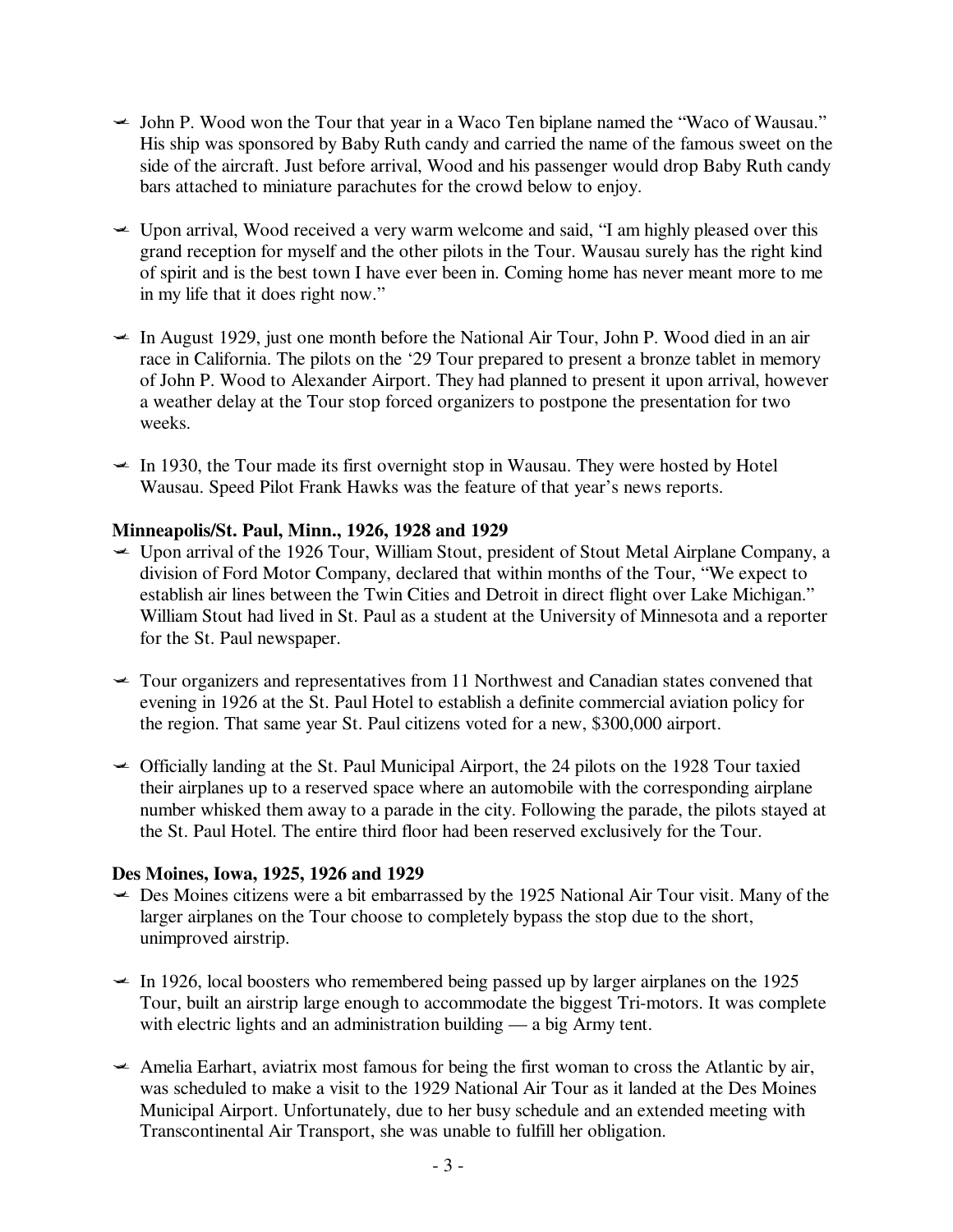- $\triangleleft$  Johnny Livingston of Waterloo, Iowa, flying a Waco CSO with a Wright J6-7 motor, led the 1929 Tour as it landed in Des Moines. Livingston kept his lead that year to win the Tour.
- $\blacktriangleright$  Pilots stayed at Hotel Savery in downtown Des Moines during the 1928 and '29 Tours.

## **Kansas City, Mo., 1925, 1926, 1930 and 1931**

- $\sim$  On their way down to Kansas City on the 1925 Tour, pilots ran into a wild lightening storm. From the air, they observed lightening strike a barn below and set it ablaze. Shortly after witnessing this terrifying event, the pilots sought shelter landing in the nearest pastures they could find. Once they did arrive however, the pilots were treated to a warm dinner at Hotel Baltimore.
- $\leq$  In 1926, the Tour landed at Richards Field. Just before the arrival, the Rotary Club's airplane class for boys gathered in a circle and launched their gliders for a designated target. The three boys who reached the target were treated to an airplane ride from pilot Ben Gregory.
- $\blacktriangleright$  May Haizlip, one of three women pilots on the 1929 Tour, was from Kansas City. She piloted an American Eagle.
- $\leq$  For the 1930 Tour, pilots landed at Fairfax Airport and ate dinner in the dining room of the new terminal building.

#### **Wichita, Kan., 1926-1930**

- $\text{Immediately after arriving at the Wichita Municipal Airport in 1926, pilots enjoyed a}$ luncheon at the Stearman company hangar. The arrival was broadcast on WLW radio in Cincinnati and KFK radio in Wichita.
- $\blacktriangleright$  Before the 1927 National Air Tour arrived, the president of the local Kiwanis Club stated, "I presume all our members will be in church on Sunday morning. But if there are any who do not go to church, they are expected to be at the municipal airport to welcome the National Air Tour fliers. Several of the pilots are members of Kiwanis."
- $\leq$  In 1927, newspaper reports touted the landing of Frank Hawk's airplane a Ryan Brougham monoplane. It was described as a replica of the one Charles Lindbergh flew across the Atlantic earlier that year. Upon arrival, Frank Hawks and the other pilots enjoyed lunch at the new Travel Air factory where the Eagle bathing beauty contestants presented the "air tourists" with roses.
- $\triangleq$  Wichita-based Stearman Aircraft Company entered a biplane piloted by Deed Levy for the 1928 Tour. J.H. Turner led the entertainment committee for the Wichita Tour stop that year. The men were invited over to Turner's cabin for an "evening smoker." Women celebrated separately with a dinner at the Innes Tea room. Mrs. Victor H. Roos proposed a challenge for Wichita to become the airplane capital of the world.
- $\sim$  Nancy Hopkins had to land just 100 miles short of Wichita during the 1930 Tour. Her motor went out, however she landed safely. She fixed it herself in under 30 minutes and was back in the air.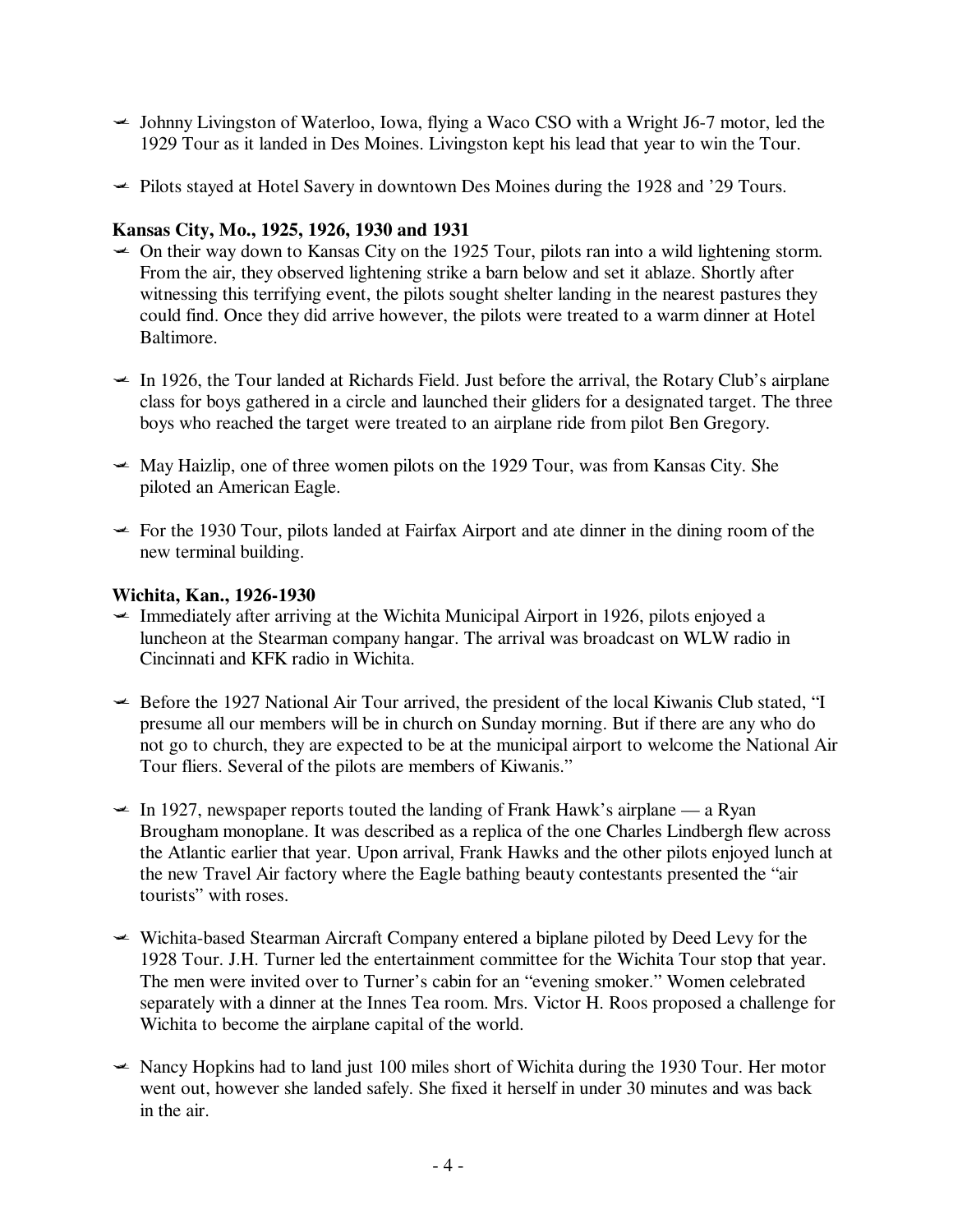#### **Tulsa, Okla., 1927 and 1928**

- $\sim$  In 1927 the pilots landed at McIntyre Field and were taken by automobile to the Mayo Hotel. Tulsa citizens were assigned to show the pilots around the city. That evening, a banquet was held in honor of the pilots on the roof of the hotel.
- $\sim$  During the 1927 banquet, pilots heard various speeches with the theme, "commercial aviation" has arrived as a sound business proposition." According to the Tulsa Daily World from July 10, 1929, "C. S. Avery spoke in place of P.J. Hurley. Avery astonished Tulsans who have heard him speak on other occasions, by barely mentioning his favorite topics of 'roads and more roads.' Instead of roads he spoke of the great future of commercial aviation and said that a new epoch — an epoch of aerial transportation — had arrived from Oklahoma." Avery went on to predict that Tulsa would have a municipal airport within one year — he was right!
- $\rightarrow$  The arrival of the 1928 National Air Tour coincided with the Fourth of July, the dedication of Tulsa's Municipal Airport and the establishment of airmail service for the city. The airmail service included a new airplane, a Pitcairn Mailwing, which was formally christened "Miss Tulsa."
- $\leq$  In 1928, the Tulsa Chamber of Commerce and the Barnsdall Corporation entered a Stinson-Detroiter piloted by Eddie Stinson himself. Upon arrival, Tour pilots enjoyed lunches from the Junior Chamber of Commerce and the Rotary Club. Tulsa Citizens held a barbeque at Barnsdalia Park that evening to celebrate the Fourth of July.

## **Fort Worth, Texas, 1928**

- $\triangle$  According to newspaper reports, Fort Worth rolled out the "red carpet" for the National Air Tour's arrival at Muny Field in 1928. Plans for the reception included a dinner at the Fort Worth Club organized by the Texas Coal and Oil Company and a chicken supper the following evening at Shady Oaks at Lake Worth. Special arrangements were made to entertain the 12 women on the tour, including pilot Phoebe Omlie.
- $\rightarrow$  Two Texas-based companies sponsored airplanes on the 1928 Tour. The Texas Pacific Coal and Oil Company sponsored a Ryan monoplane piloted by Al Henley, and the Texas Company sponsored a Ford Tri-motor 4AT piloted by Frank Hawks.

## **Shreveport, La., 1931**

 $\sim$  The arrival of the National Air Tour in 1931 marked the dedication of the \$300,000 Shreveport Airport. Mayor J.B. Palmer addressed the crowds, followed by air races and a balloon bursting competition in which pilots burst balloons launched by passengers. Dinner was provided by the Chamber of Commerce on the roof of the Washington-Youree Hotel.

## **Memphis, Tenn., 1927 and 1931**

 $\triangle$  Armstrong Field was the site of the 1927 National Air Tour's arrival. The Memphis Aero Club arranged evening meals and entertainment. Of particular note, pilot and aircraft manufacturer Eddie Stinson visited with his father for the first time in three-and-a-half years during the stop.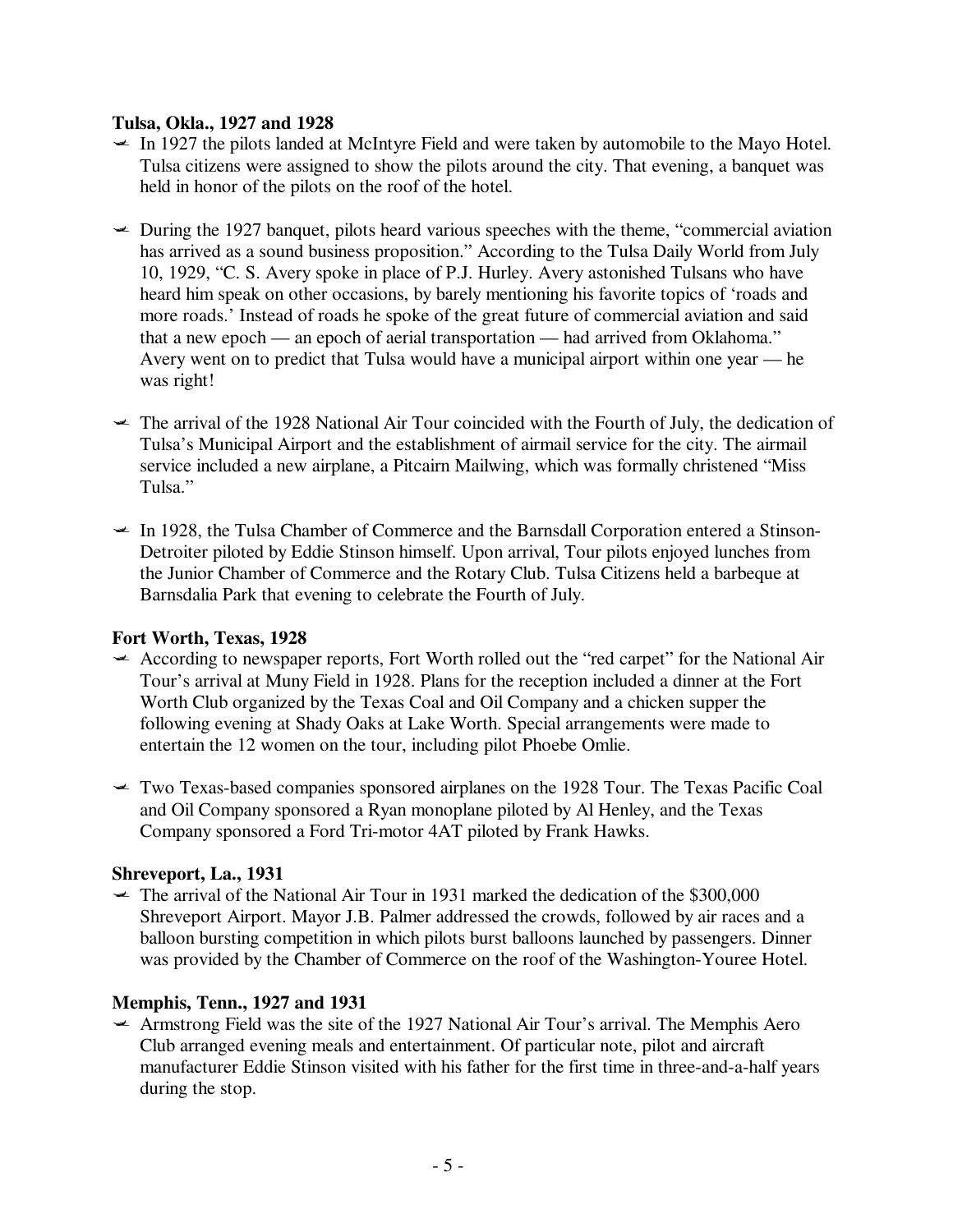- $\leq$  Similar to newspaper reports in Wichita, Frank Hawks who piloted a Ryan Brougham, was noted for flying a ship that looked remarkably like the same airplane Charles Lindbergh had just used weeks earlier to cross the Atlantic. Prior to the start of the 1927 tour, Frank Hawks had been to the send-off celebration for Lindbergh in New York.
- $\blacktriangleright$  Phoebe Omlie, who was the only woman pilot to fly on the 1928 Tour, was from Memphis. She flew a Monocoupe, the smallest airplane on the Tour that year.

## **Birmingham, Ala., 1931**

- $\sim$  The 1931 National Air Tourists were treated to lunch in the Birmingham Municipal Airport dining room. Following their luncheon and an afternoon of flying, the Chamber of Commerce and the city of Birmingham hosted an informal dinner at the Birmingham Press Club on the roof of the Bankhead Hotel.
- Newspaper headlines from *The Birmingham News* touted the arrival of the Champion Spark Plug Company's Pitcairn Autogiro flown by Lon Yancey and Jimmie Doolittle flying one of the Tour's advance ships sponsored by Shell Oil Co. — a Lockheed Vega 5A.

## **Atlanta, Ga., 1929**

- $\leq$  In 1929, coinciding with the arrival of the National Air Tour at Candler Field, the Atlanta Biltmore Hotel was selected as the only official National Aeronautics Association hotel in the city. This meant special accommodations for pilots and morning airport condition and weather reports.
- $\triangleleft$  Atlanta citizens anticipated the arrival of the largest ship on the tour the Curtis Condor reportedly weighing nine-tons. It was piloted by Atlanta native, Lieutenant William J. Crosswell. He was a graduate of Georgia Tech and a test pilot for the Curtiss Airplane and Motor Company.

#### **Greenville, S.C., 1929**

- $\sim$  Newspapers reported that a crowd of more than 20,000 people came out to witness the National Air Tour land at the Municipal Airport. While the streets were flooded with traffic, congestion was kept to a minimum.
- $\rightarrow$  The city celebrated the Tour's arrival with an informal dinner and dance at the Poinsett Hotel. It included musical entertainment from the Greenville Quartet, Miss Ardelle Haynes dancing to the tune of "The Breakaway," and Misses Mildred Cook and Alice Gleason singing "Whoopee" and "That's You, Baby."

#### **Winston-Salem, N.C., 1929**

- The Tour landed at Miller Municipal Airport and arrived from Richmond in time for lunch at the Hotel Robert E. Lee. It departed the same day at about 3 p.m. for Greenville.
- $\text{F}$  Three airplanes did not make the trip from Richmond. The huge Curtis Condor suffered motor trouble and was forced to return to Richmond shortly after departure. Pilot May Hazlip, flying an American Eagle, was still expected by the time the rest of the Tour left Winston-Salem. Pilot Earl Rowland suffered appendicitis and was also forced to return to Richmond.